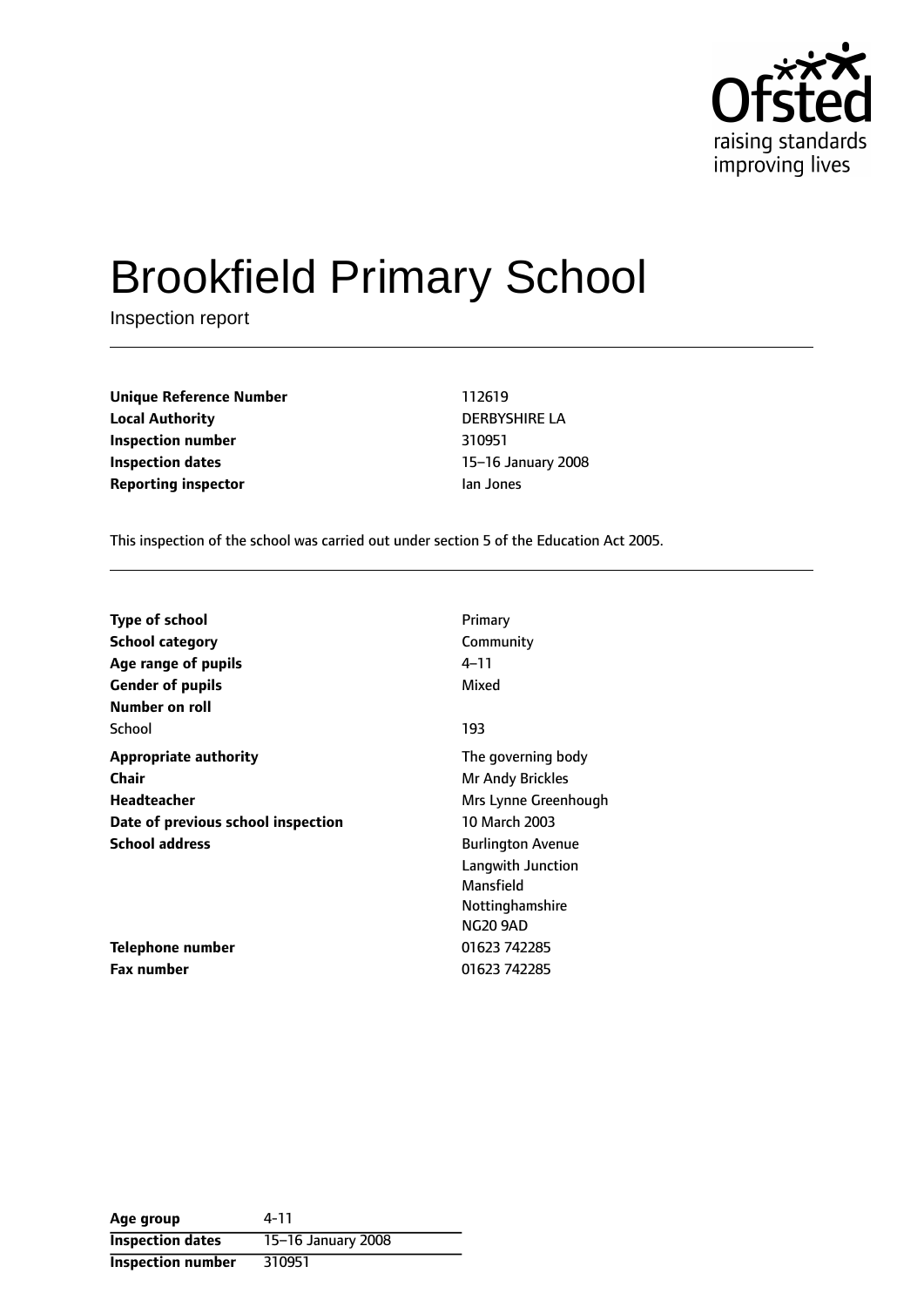.

© Crown copyright 2008

#### Website: www.ofsted.gov.uk

This document may be reproduced in whole or in part for non-commercial educational purposes, provided that the information quoted is reproduced without adaptation and the source and date of publication are stated.

Further copies of this report are obtainable from the school. Under the Education Act 2005, the school must provide a copy of this report free of charge to certain categories of people. A charge not exceeding the full cost of reproduction may be made for any other copies supplied.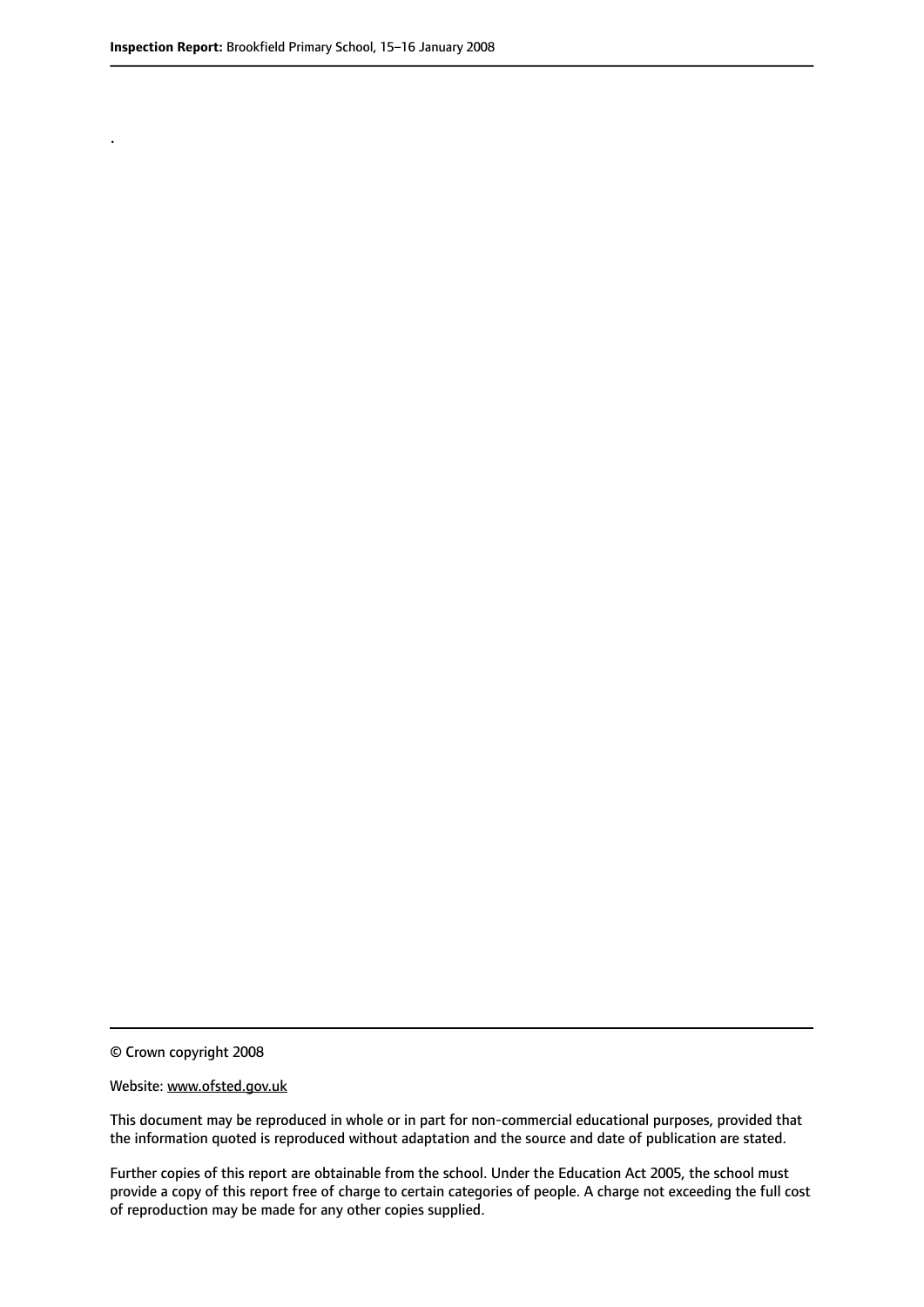# **Introduction**

The inspection was carried out by two Additional Inspectors.

## **Description of the school**

Brookfield is a smaller than average primary school. It serves an area of economic and social disadvantage and the percentage of pupils known to be eligible for free school meals is much higher than usual. Nearly all pupils are of White British background. The proportion of pupils with special educational needs (including those with statements), is similar to the national average. The school has the Basic Skills Quality Mark and National Healthy School status.

### **Key for inspection grades**

| Grade 1 | Outstanding  |
|---------|--------------|
| Grade 2 | Good         |
| Grade 3 | Satisfactory |
| Grade 4 | Inadequate   |
|         |              |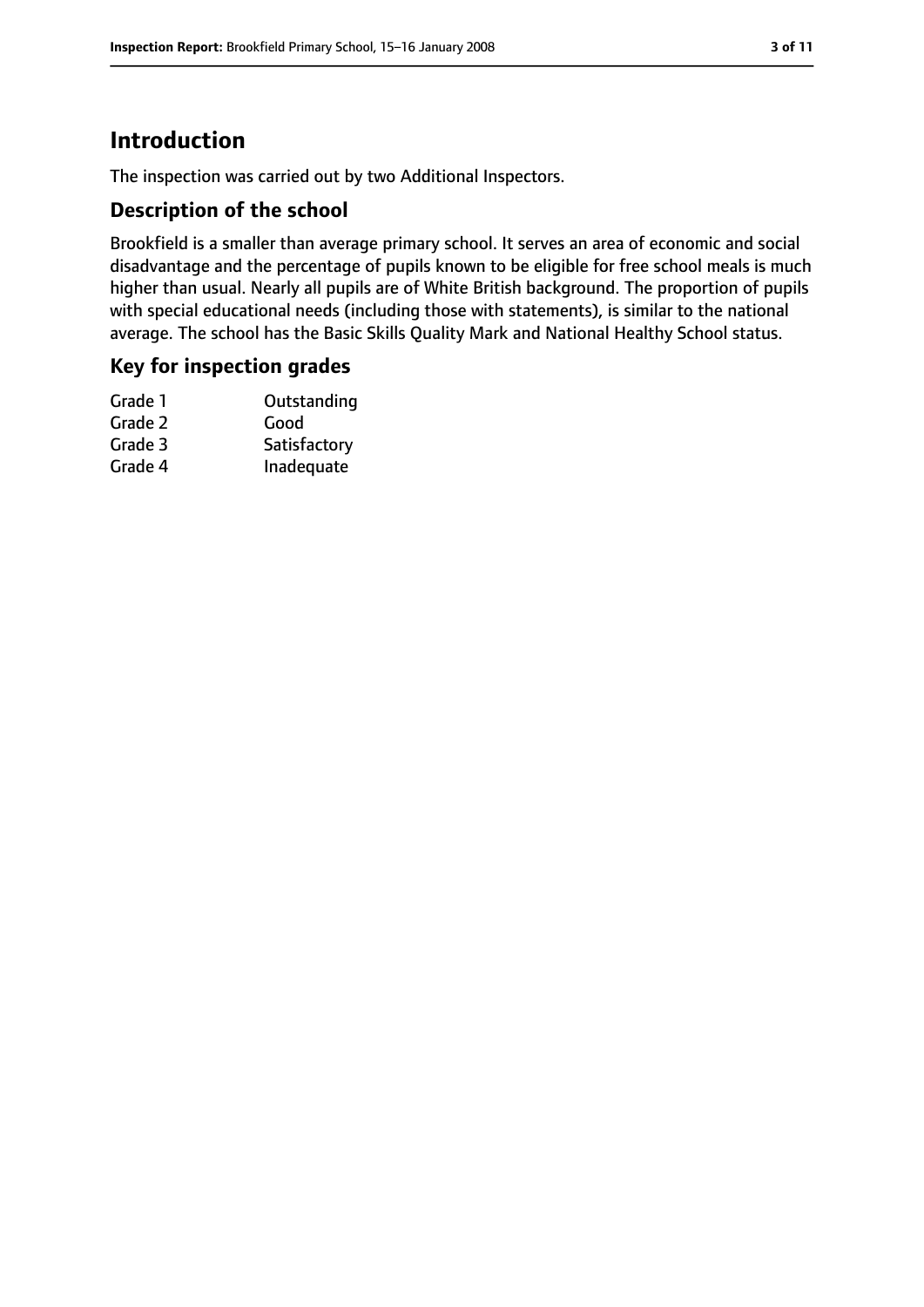# **Overall effectiveness of the school**

#### **Grade: 3**

Brookfield Primary is a satisfactory and improving school. It provides satisfactory value for money. The school has emerged from a difficult period of temporary leadership and staff changes in recent years. Standards are beginning to rise because of the good leadership and direction provided by the headteacher since her appointment in 2007. The clear direction for improvement that she provides is resulting in a common understanding of the school's key priorities and closer teamwork in driving them forward. Close attention to promoting good standards of behaviour and a positive environment for learning has resulted in improvements, particularly to pupils' personal development and well-being. Parents say that they are pleased with the school's work, reflected in their children's good attitudes, improving behaviour and enjoyment of school life.

Achievement is satisfactory overall. Standards and progress by Year 6 have improved following a sharp decline over the last two years at Key Stage 1 and 2. Although standards are currently below average in English, mathematics and science, in relation to pupils' attainment on entry, progress is satisfactory. Standards have risen in English, but reading is better than writing and writing remains a school priority for development.

Lack of stability has been a significant factor in the falling standards over the last two years. Staffing is now stable; teaching is satisfactory and improving. Nevertheless, there is some unevenness in pupils' progress because the extent to which they are set challenging tasks and helped to do their best varies. This is particularly noticeable for the more able pupils. In addition, information relating to the progress made by pupils is not always used well enough to support learning. However, relationships are typically good and most lessons are interesting so that pupils enjoy learning.

Pupils' behaviour is good. They readily take responsibilities such as being school councillors. The school's focus on teaching children how to live healthy lifestyles is evident in the good choices many make in relation to mealtimes and sporting activities. The satisfactory curriculum has some good features, including popular additional activities and visits. The school is rightly planning to make better use of links between subjects so that the curriculum can promote the development of pupils' key skills better and as a result help to equip them with sound skills for their future lives.

Leadership, management and governance are satisfactory. The school accurately assesses where it needs to do better and the newly formed senior management team are committed to driving school priorities forward. However, the role of some subject leaders is underdeveloped which limits the school in its ability to use the skills and expertise of all staff to bring about school improvement. Similarly, not all governors are sufficiently involved in monitoring and evaluating the school's performance. The gains made recently, and the return to a stable workforce indicate that the school has a satisfactory capacity to improve.

# **Effectiveness of the Foundation Stage**

#### **Grade: 2**

The Foundation Stage is successful and provides a good start to children's education. Arrangements for the children's transition from a range of nursery settings are effective. They ensure that children settle quickly and adjust well to classroom routines. Attainment on entry is well below that expected, particularly in language development. Teaching is good and as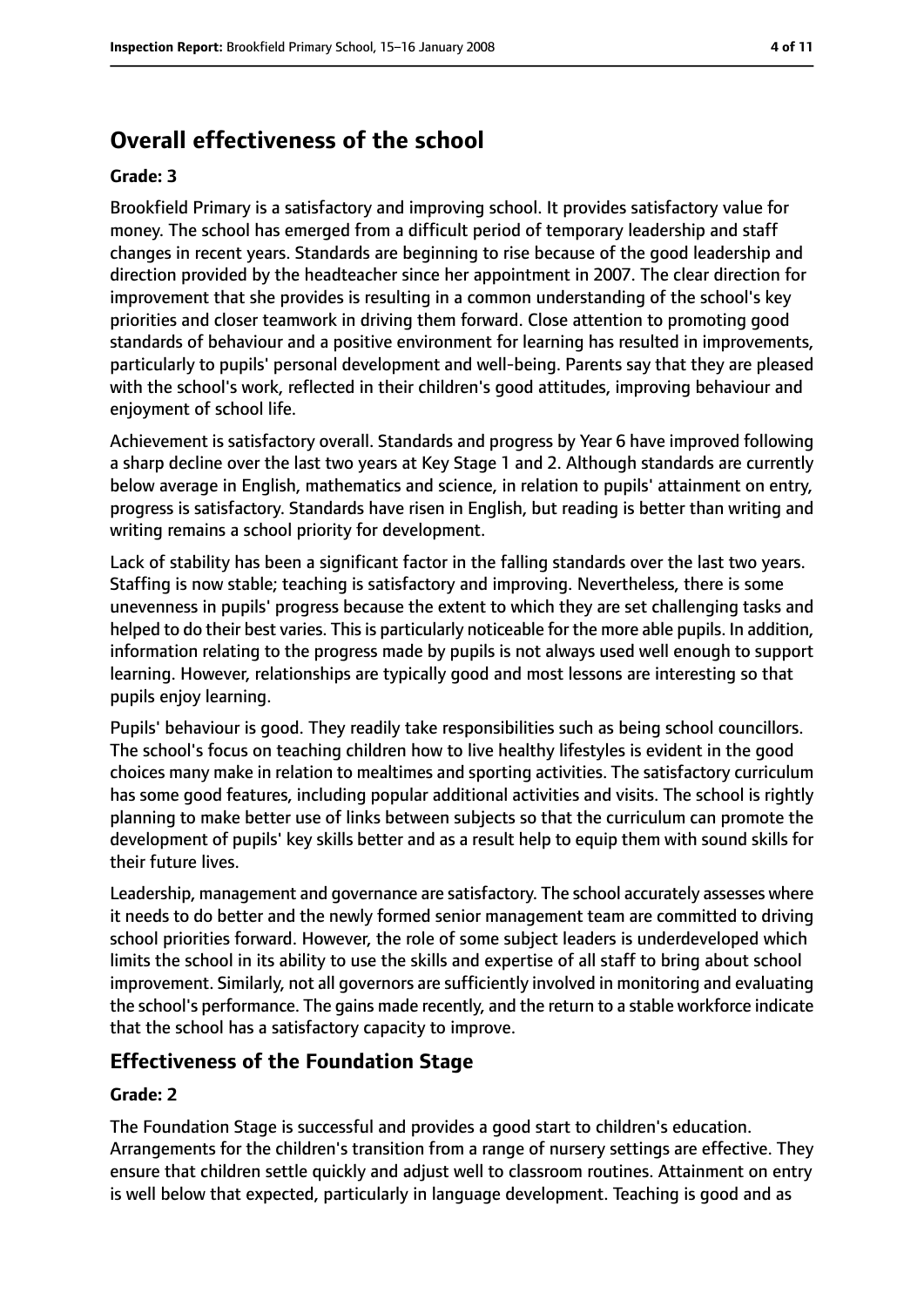result, children make good progress. Teamwork is a strong feature of provision and teachers and teaching assistants make an effective contribution to children's learning. There is a good balance between activities directed by the adults and those chosen by the children. This enables children to practice key skills and develop social skills effectively. The curriculum effectively meets the children's needs and the outdoor area is used well to extend learning. Teachers use assessment information effectively to match tasks to the needs of individuals. Leadership and management of the Foundation Stage are good. Links with parents are promoted strongly through involvement in their children's learning.

## **What the school should do to improve further**

- Ensure that all lessons come up to the standard of the best so that pupils of all abilities, especially the more able, make good progress.
- Ensure staff and governors have the skills and expertise to analyse all assessment data and can use outcomes to inform school development planning accurately.

A small proportion of the schools whose overall effectiveness is judged satisfactory but with areas of underperformance will receive a monitoring visit by an Ofsted inspector before their next section 5 inspection.

# **Achievement and standards**

#### **Grade: 3**

Pupils achieve standards which are below average in English, mathematics and science. However, attainment on entry is well below that expected, and from their very low starting points, pupils make satisfactory progress by the time they leave the school. Pupils' progress is sometimes hindered because assessment information is not well used to support learning. During the last two years there has been a significant decline in standards, and progress has been disrupted by instability in staffing, particularly at leadership levels. Staffing issues have now been successfully resolved, and analysis of current pupil progress shows recent improvement.

The school recognises that standards could be better. It has recently introduced a new system to help teachers record and track the progress made by pupils. This initiative is in its early stages, and therefore its impact has been limited. Standards in mathematics are lower than standards in English, and pupils' problem solving skills are under-developed. Pupils with learning difficulties and disabilities make similar progress to their classmates.

# **Personal development and well-being**

#### **Grade: 2**

Pupils' personal development including their spiritual, moral, social and cultural development is good. Pupils behave well in lessons and as they move around the school. They say that they enjoy school and their attitudes to work are good. Relationships are good and pupils are confident that there is always somebody they can go to should they have any worries or concerns. They feel safe in school. Whilst attendance is below average, it is improving and the school is doing all it can to raise it further. Pupils have a good understanding of what is needed to keep fit and healthy and enjoy the extra sporting activities that are offered. Through school assemblies and a clear programme for personal and social education the pupils are developing a good understanding and awareness of moral and social issues and a satisfactory understanding of spiritual and cultural traditions. Pupils are able to make a satisfactory contribution to the community. Through discussions in class and during school council sessions, pupils make a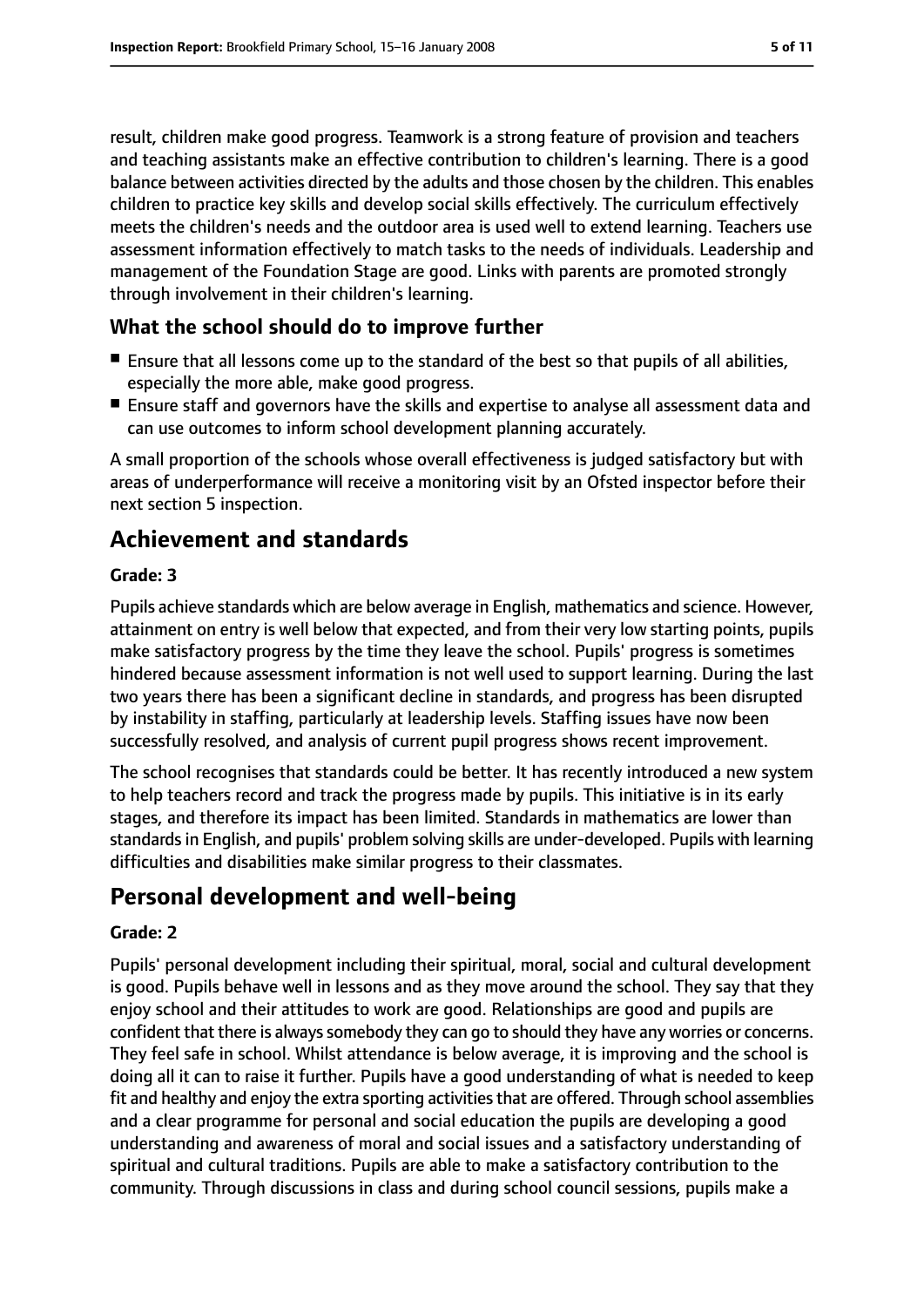good contribution to the school community and are encouraged to give their views. For example, they successfully made suggestions for improvements to the school's playground equipment. There are some, but not many opportunities for them to link with the local community such as visiting the local home for the elderly to give performances. Pupils' interest in learning and

standards in basic skills prepare them satisfactorily for their future economic well-being.

# **Quality of provision**

## **Teaching and learning**

### **Grade: 3**

Teachers are effective at promoting positive relationships and appropriate behaviour in classrooms. Consequently, most pupils enjoy learning and work hard. Much of the teaching is lively and stimulating, with a good balance achieved between whole class discussion and individual or group work that challenges and involves all pupils. In less effective lessons, insufficient attention is given to meeting the full range of needs and abilities in the class. While lower attaining pupils and those who have learning difficulties and/or disabilities are supported well, some higher attaining pupils are not challenged enough, and for these pupils the pace of learning is slowed. Tracking information on pupils 'progress is not well used to inform next steps in learning. Marking celebrates what pupils have achieved but does not always provide sufficient information to help them improve. Although most pupils know their learning targets, these are not used consistently by pupils to evaluate their own learning and progress.

## **Curriculum and other activities**

#### **Grade: 3**

The curriculum is satisfactory overall. The school is beginning to develop links between subjects and has recently introduced a topic based curriculum that focuses on developing pupils' skills. This improvement is already beginning to support learning and promote more enjoyment in lessons. The new emphasis on more practical and creative opportunities is successfully supporting pupils' personal development. A good range of after-school activities enhances the provision. However, there are inconsistencies in curriculum planning. In the best cases, schemes of work are thorough and provide opportunities for active and practical learning which challenge all abilities. For example, there are well-developed plansfor the introduction of a modern language, which already features in some classes. In contrast, the mathematics curriculum is not sufficiently structured to promote pupils' problem solving skills. The school recognises the need to monitor the curriculum more carefully to ensure continuity and progression of skills across subjects and age groups.

## **Care, guidance and support**

#### **Grade: 2**

Care, guidance and support are good. Parents' confidence in the school has increased considerably, with the majority of parents strongly supporting the view that their children feel safe, are happy and well cared for. Procedures for health and safety, risk assessments and child protection are secure. Recent strategies to improve pupils' behaviour have been very effective, contributing well to pupils' good personal development and in improving their learning. A good programme for personal, social and health education ensures that pupils know how to stay safe and be healthy. The school provides good support for vulnerable pupils and those with learning difficulties and/or disabilities who make satisfactory progress towards their individual targets.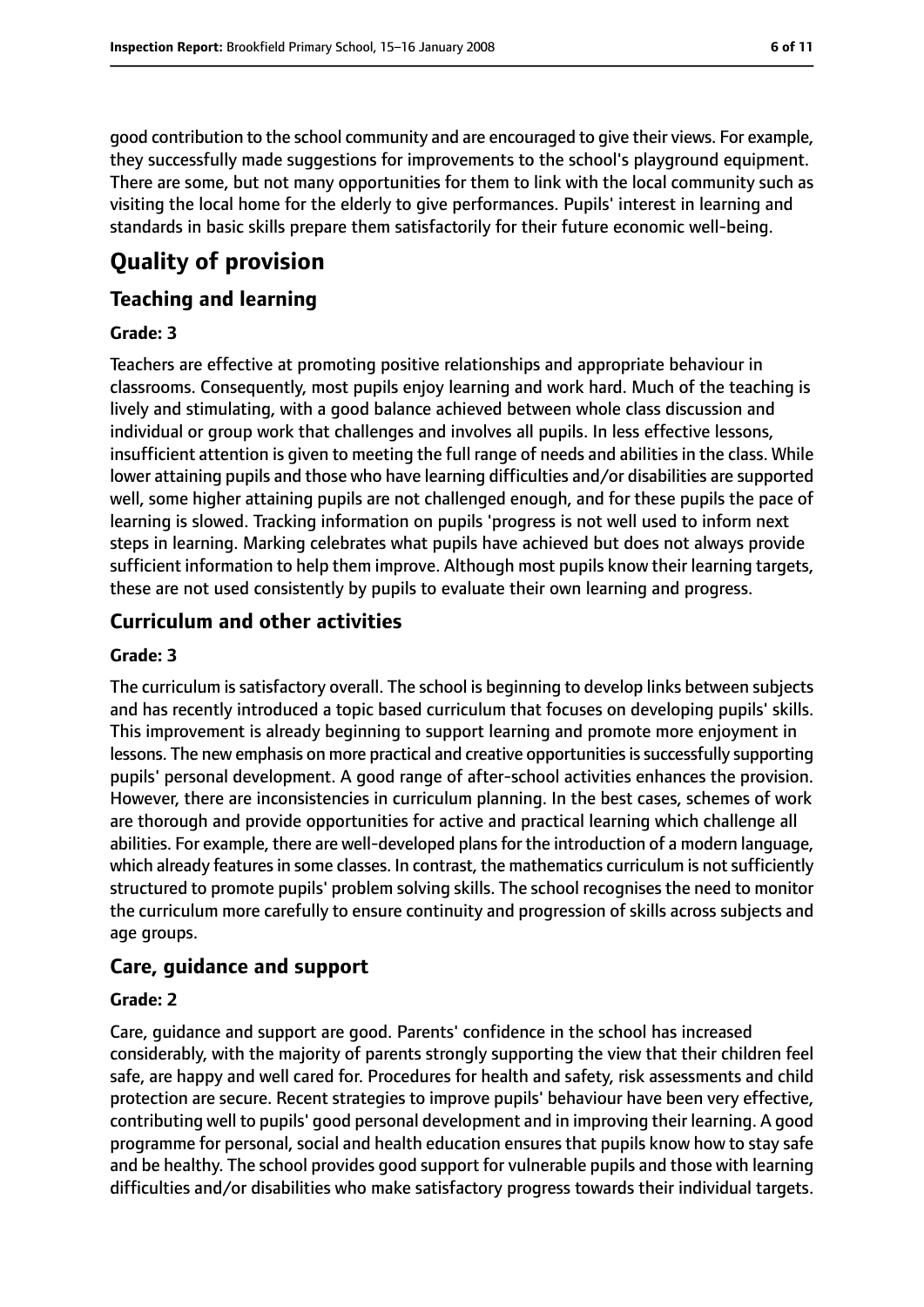There are good links with outside agencies who provide additional support where necessary. The school's learning mentor provides valuable support for pupils who have behavioural and emotional problems. The school is developing proceduresto assess and monitor pupils' academic progress more effectively, although they are not yet fully embedded. Pupils are aware of their learning targets and this is enabling them to take more responsibility for their own learning.

# **Leadership and management**

#### **Grade: 3**

Leadership and management are satisfactory overall. The new headteacher provides good leadership. She has a clear and incisive vision for the school and has made a promising start to her headship, and she has quickly gained the confidence of all those concerned with the school. She is developing a very strong team atmosphere that spreads through the whole school, and where opinions are sought and valued. As a result, the school is a welcoming and open organisation. Subject leadership is satisfactory overall, but there has been a lack of rigour in information gathering and improvement planning. However, the newly formed senior management team are committed to improvement, and have an accurate and focused view on how to move the school forward. Recent developments demonstrate that the school has satisfactory capacity for further improvement. Governance is satisfactory overall. The chair of governors provides good leadership and supports the school well. However, not all governors are yet sufficiently involved in the monitoring and strategic development of the school.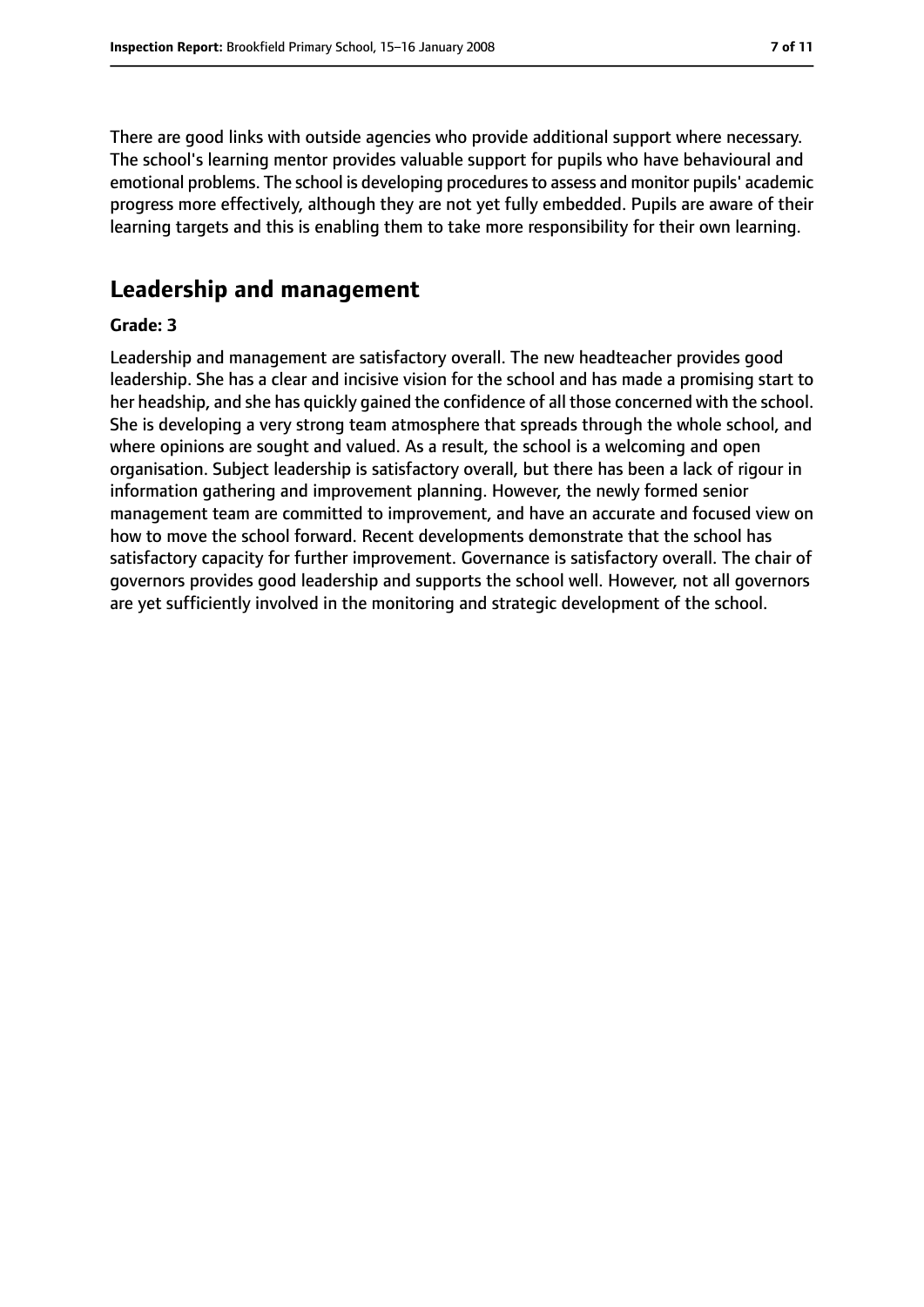**Any complaints about the inspection or the report should be made following the procedures set out in the guidance 'Complaints about school inspection', which is available from Ofsted's website: www.ofsted.gov.uk.**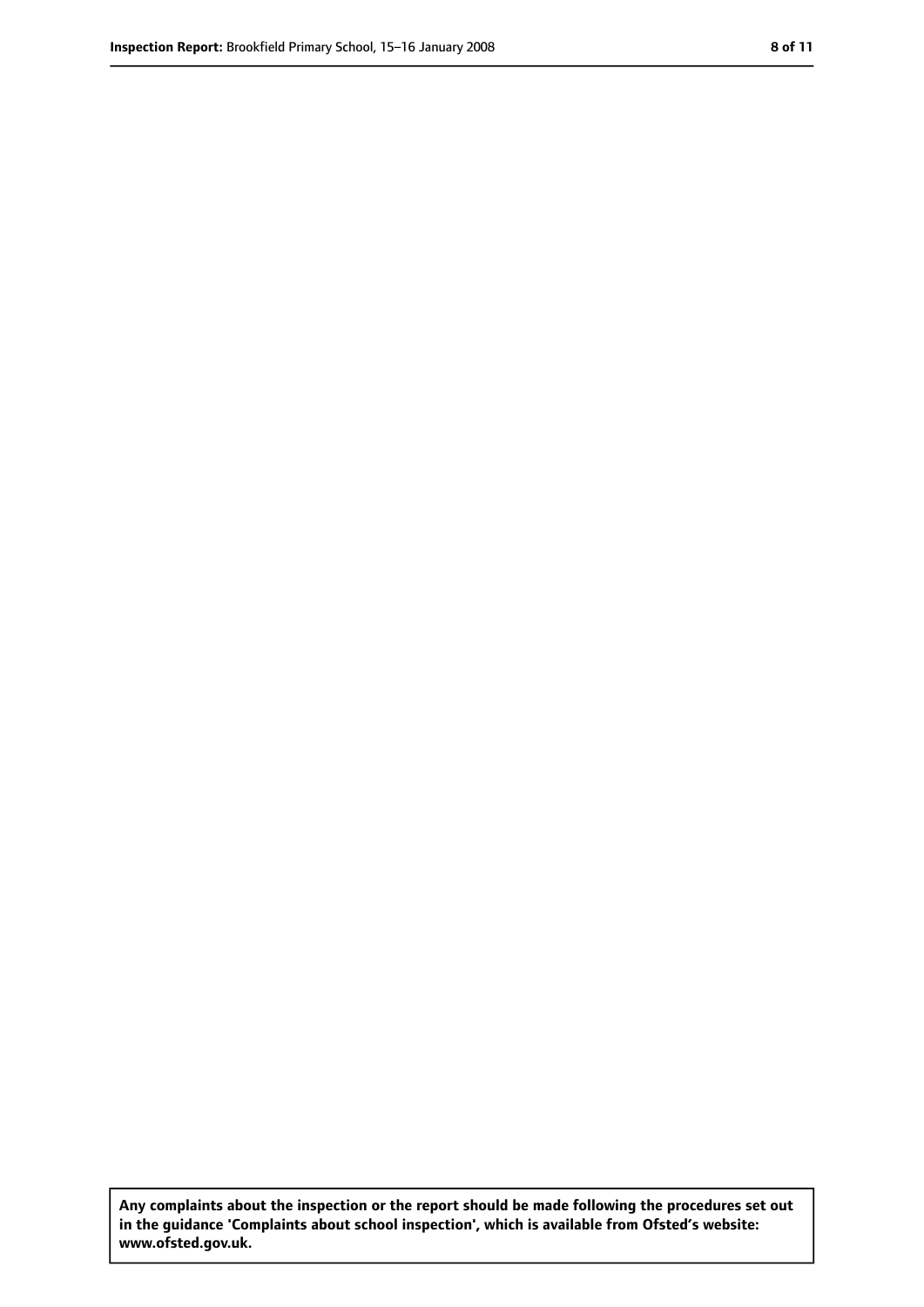#### **Annex A**

# **Inspection judgements**

| $^{\backprime}$ Key to judgements: grade 1 is outstanding, grade 2 good, grade 3 satisfactory, and | <b>School</b>  |
|----------------------------------------------------------------------------------------------------|----------------|
| arade 4 inadequate                                                                                 | <b>Overall</b> |

# **Overall effectiveness**

| How effective, efficient and inclusive is the provision of education, integrated<br>care and any extended services in meeting the needs of learners? |     |
|------------------------------------------------------------------------------------------------------------------------------------------------------|-----|
| Effective steps have been taken to promote improvement since the last<br>inspection                                                                  | Yes |
| How well does the school work in partnership with others to promote learners'<br>well-being?                                                         |     |
| The effectiveness of the Foundation Stage                                                                                                            |     |
| The capacity to make any necessary improvements                                                                                                      |     |

## **Achievement and standards**

| How well do learners achieve?                                                                               |  |
|-------------------------------------------------------------------------------------------------------------|--|
| The standards <sup>1</sup> reached by learners                                                              |  |
| How well learners make progress, taking account of any significant variations between<br>groups of learners |  |
| How well learners with learning difficulties and disabilities make progress                                 |  |

## **Personal development and well-being**

| How good is the overall personal development and well-being of the<br>learners?                                  |  |
|------------------------------------------------------------------------------------------------------------------|--|
| The extent of learners' spiritual, moral, social and cultural development                                        |  |
| The extent to which learners adopt healthy lifestyles                                                            |  |
| The extent to which learners adopt safe practices                                                                |  |
| How well learners enjoy their education                                                                          |  |
| The attendance of learners                                                                                       |  |
| The behaviour of learners                                                                                        |  |
| The extent to which learners make a positive contribution to the community                                       |  |
| How well learners develop workplace and other skills that will contribute to<br>their future economic well-being |  |

## **The quality of provision**

| How effective are teaching and learning in meeting the full range of the<br>learners' needs?          |  |
|-------------------------------------------------------------------------------------------------------|--|
| How well do the curriculum and other activities meet the range of needs<br>and interests of learners? |  |
| How well are learners cared for, guided and supported?                                                |  |

 $^1$  Grade 1 - Exceptionally and consistently high; Grade 2 - Generally above average with none significantly below average; Grade 3 - Broadly average to below average; Grade 4 - Exceptionally low.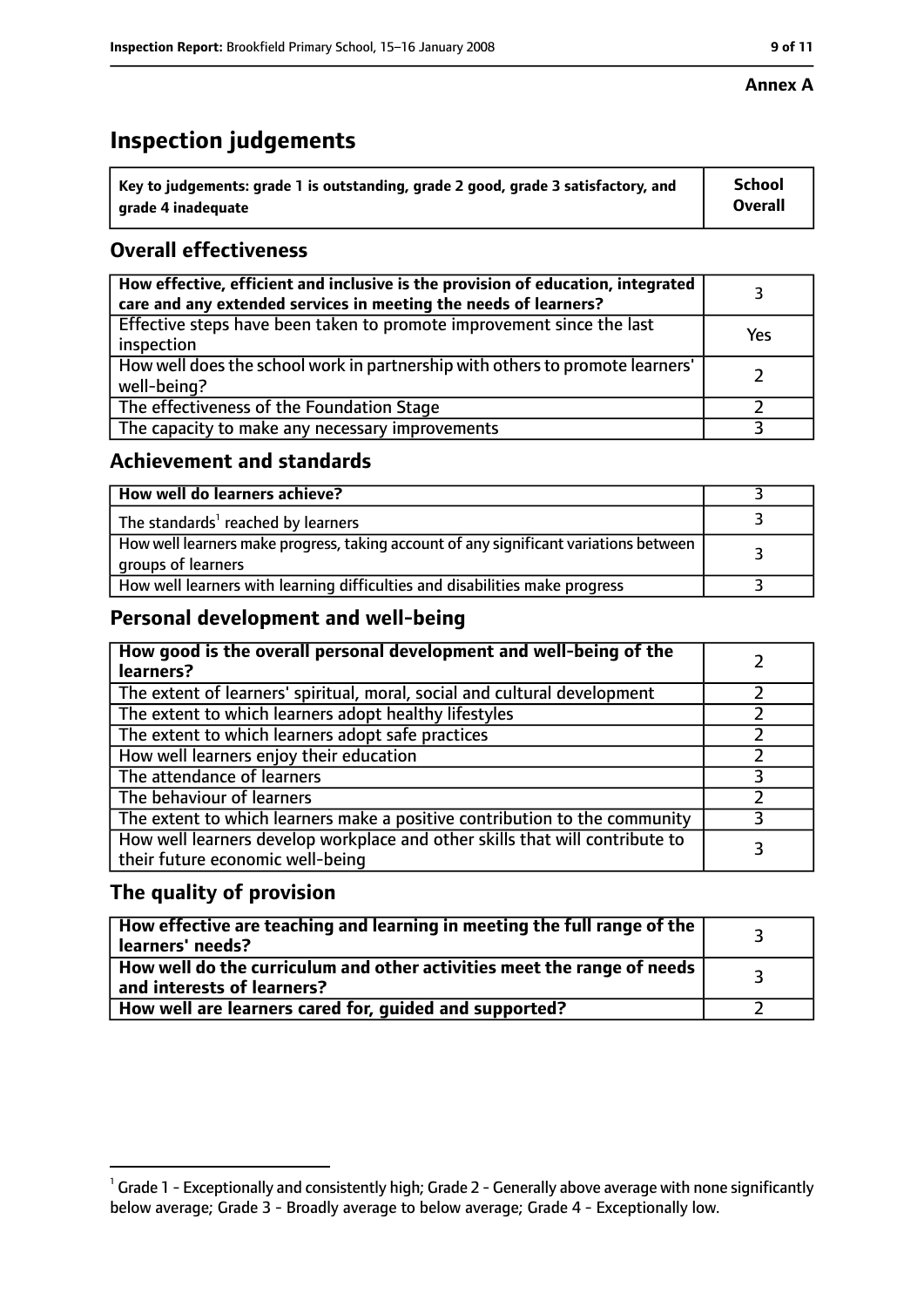# **Leadership and management**

| How effective are leadership and management in raising achievement<br>and supporting all learners?                                              | 3   |
|-------------------------------------------------------------------------------------------------------------------------------------------------|-----|
| How effectively leaders and managers at all levels set clear direction leading<br>to improvement and promote high quality of care and education |     |
| How effectively leaders and managers use challenging targets to raise standards                                                                 | 3   |
| The effectiveness of the school's self-evaluation                                                                                               |     |
| How well equality of opportunity is promoted and discrimination tackled so<br>that all learners achieve as well as they can                     | 3   |
| How effectively and efficiently resources, including staff, are deployed to<br>achieve value for money                                          | 3   |
| The extent to which governors and other supervisory boards discharge their<br>responsibilities                                                  | 3   |
| Do procedures for safequarding learners meet current government<br>requirements?                                                                | Yes |
| Does this school require special measures?                                                                                                      | No  |
| Does this school require a notice to improve?                                                                                                   | No  |